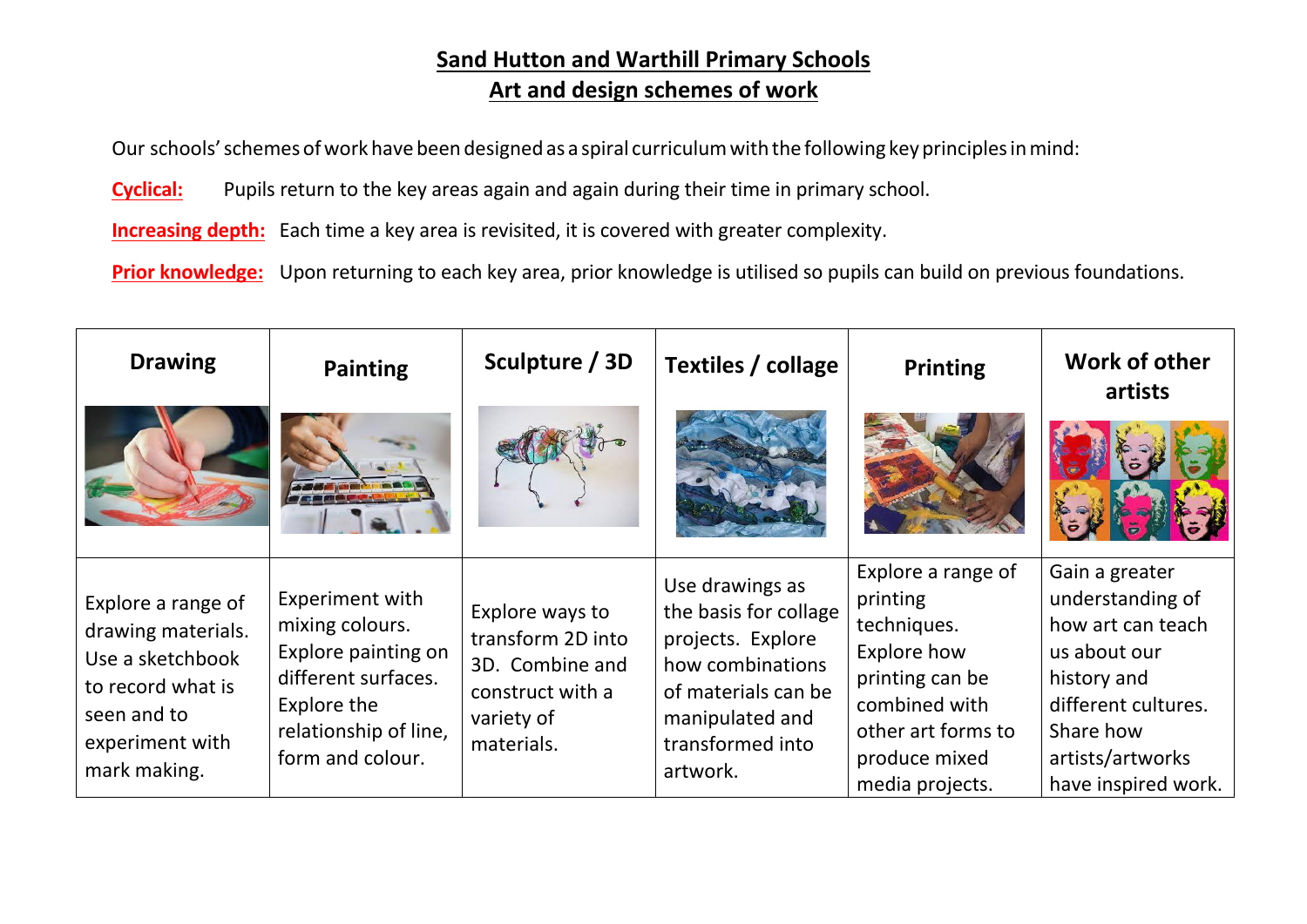# **Warthill CE Primary School**

## **Art and design Long Term Plan**

|                   | Autumn                                   | Spring           | Summer               |
|-------------------|------------------------------------------|------------------|----------------------|
| Infants<br>Year A | Lines and colour (links to<br>Christmas) | African art      | <b>Making faces</b>  |
| Infants<br>Year B | Superhero sculptures                     | Perfect prints   | The seaside          |
| Infants<br>Year C | Nature sculptures                        | Recycled art     | Patterns and pencils |
| Juniors A         | Weaving                                  | Animal portraits | Sculpture            |
| Juniors B         | <b>TBC</b>                               | <b>TBC</b>       | <b>TBC</b>           |
| Juniors C         | <b>TBC</b>                               | <b>TBC</b>       | <b>TBC</b>           |
| Juniors D         | <b>TBC</b>                               | <b>TBC</b>       | <b>TBC</b>           |